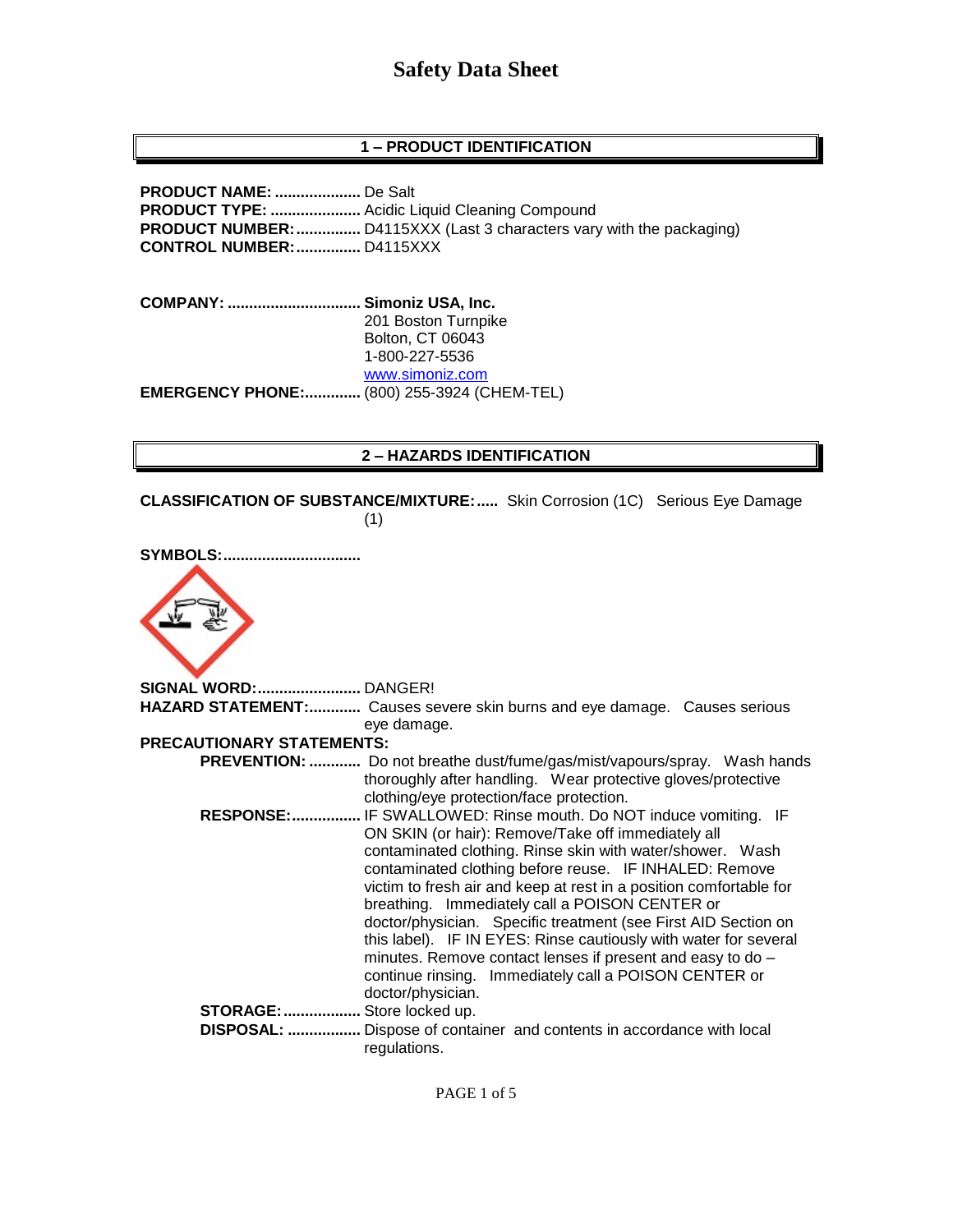### **3 – COMPOSITION / INFORMATION ON INGREDIENTS**

Water 7732-18-5 Sulfamic Acid 5329-14-6 Nonylphenoxypolyethyleneoxyethanol 9016-45-9

### **INGREDIENT C.A.S. NUMBER**

Percentages of ingredients are being withheld as trade secret information. This information will be disclosed as necessary to authorized individuals.

## **4 – FIRST-AID MEASURES**

|                        | <b>BREATHING (INHALATION):</b> If victim shows signs of discomfort or irritation, remove to fresh<br>air. If symptoms persist, get immediate medical attention.                                                                             |
|------------------------|---------------------------------------------------------------------------------------------------------------------------------------------------------------------------------------------------------------------------------------------|
|                        | <b>SWALLOWING (INGESTION): .</b> DO NOT INDUCE VOMITING! Drink a large quantity of water or<br>milk. Do not attempt to give liquids to an unconscious person.<br>Get immediate medical attention!                                           |
| <b>EYES:</b>           | Flush eyes with a large quantity of fresh water for at least 15<br>minutes. Apply ice compresses and GET IMMEDIATE<br>EMERGENCY MEDICAL ATTENTION by an eye specialist. It<br>may be necessary to take victim to a hospital emergency room. |
| <b>SKIN (DERMAL): </b> | Flush from skin and clothing with large amounts of fresh water. If<br>irritation persists, consult physician. Wash contaminated clothing<br>before wearing.                                                                                 |

## **5 – FIRE-FIGHTING MEASURES**

**FLASHPOINT:...........................** This product is non-flammable. **EXTINGUISHING MEDIA:.........** This product is non-flammable. Use extinguishing media suitable for materials already burning. **SPECIAL FIRE FIGHTING PROCEDURES: ............**Firefighters working in areas where this product is present should be equipped with an approved, fully enclosed SCBA. **UNUSUAL FIRE AND EXPLOSION HAZARDS:......**None known.

## **6 – ACCIDENTAL RELEASE MEASURES**

**SPILL PROCEDURES:.............** Dike to prevent spillage into streams or sewer systems. Consult local, state and federal authorities.

**WASTE DISPOSAL: .................** As recommended by local, state and federal authorities.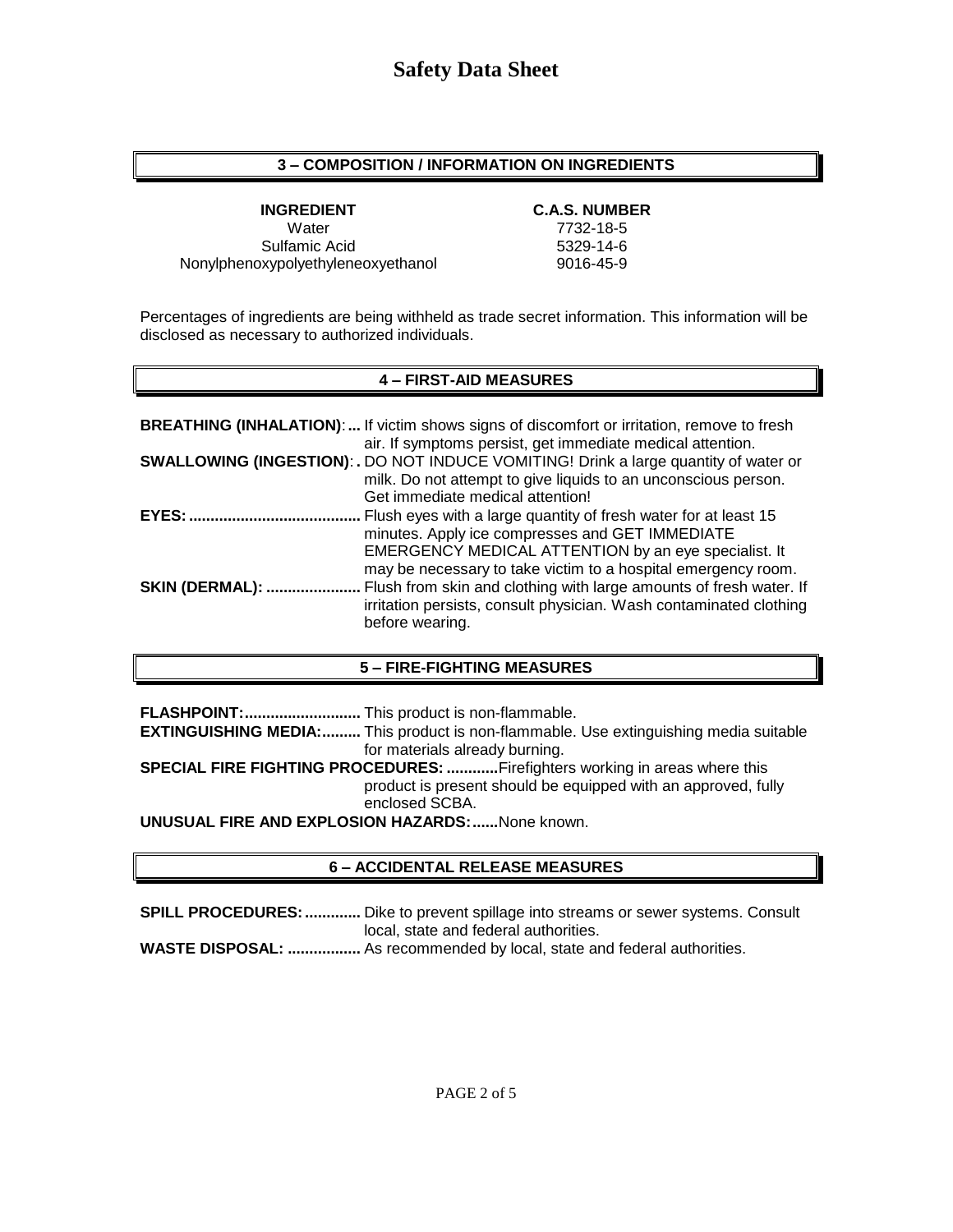## **7 – HANDLING and STORAGE**

| freezing.                              |
|----------------------------------------|
|                                        |
| contact. Spilled material is slippery. |

### **8 – EXPOSURE CONTROLS / PERSONAL PROTECTION**

**RESPIRATORY PROTECTION:**Not usually needed. Vapors not normally harmful. **PROTECTIVE CLOTHING:.......** Nitrile or PVC gloves, and chemical splash goggles. **ADDITIONAL MEASURES: ......** Do not place this product in an unmarked container. Avoid eye contact. Spilled material is slippery.

| <b>INGREDIENT</b>                  | <b>C.A.S. NUMBER</b> | PEL                   |
|------------------------------------|----------------------|-----------------------|
| Water                              | 7732-18-5            | No limits established |
| Sulfamic Acid                      | 5329-14-6            | No limits established |
| Nonylphenoxypolyethyleneoxyethanol | 9016-45-9            | No limits established |

## **9 – PHYSICAL / CHEMICAL PROPERITES**

**APPEARANCE & ODOR: .........** Pink transparent liquid. Cherry scented.

| <b>ODOR THRESHOLD:  N/A</b>                      |  |
|--------------------------------------------------|--|
|                                                  |  |
| <b>MELTING POINT:  N/A</b>                       |  |
| <b>FREEZING POINT:  N/A</b>                      |  |
| <b>BOILING POINT:</b> 210 degrees F.             |  |
| <b>BOILING POINT RANGE: N/A</b>                  |  |
| FLASHPOINT: This product is non-flammable.       |  |
| <b>EVAPORATION RATE: N/A</b>                     |  |
| FLAMMABILITY (solid/gas): N/A                    |  |
| EXPLOSION LIMITS:  N/A                           |  |
| VAPOR PRESSURE:  N/A                             |  |
| VAPOR DENSITY (AIR=1): Greater than 1.           |  |
| <b>SPECIFIC GRAVITY:  1.02</b>                   |  |
| <b>SOLUBILITY IN WATER:  Completely soluble.</b> |  |
| <b>PARTITION COEFFICIENT:  N/A</b>               |  |
|                                                  |  |
|                                                  |  |
| VISCOSITY:  Water thin                           |  |

#### **10 – STABILITY and REACTIVITY**

**STABILITY:...............................** Stable under normal conditions. **HAZARDOUS DECOMP.:.........** This product not known to polymerize. **INCOMPATIBILITY:..................** Do not mix with other chemicals.

PAGE 3 of 5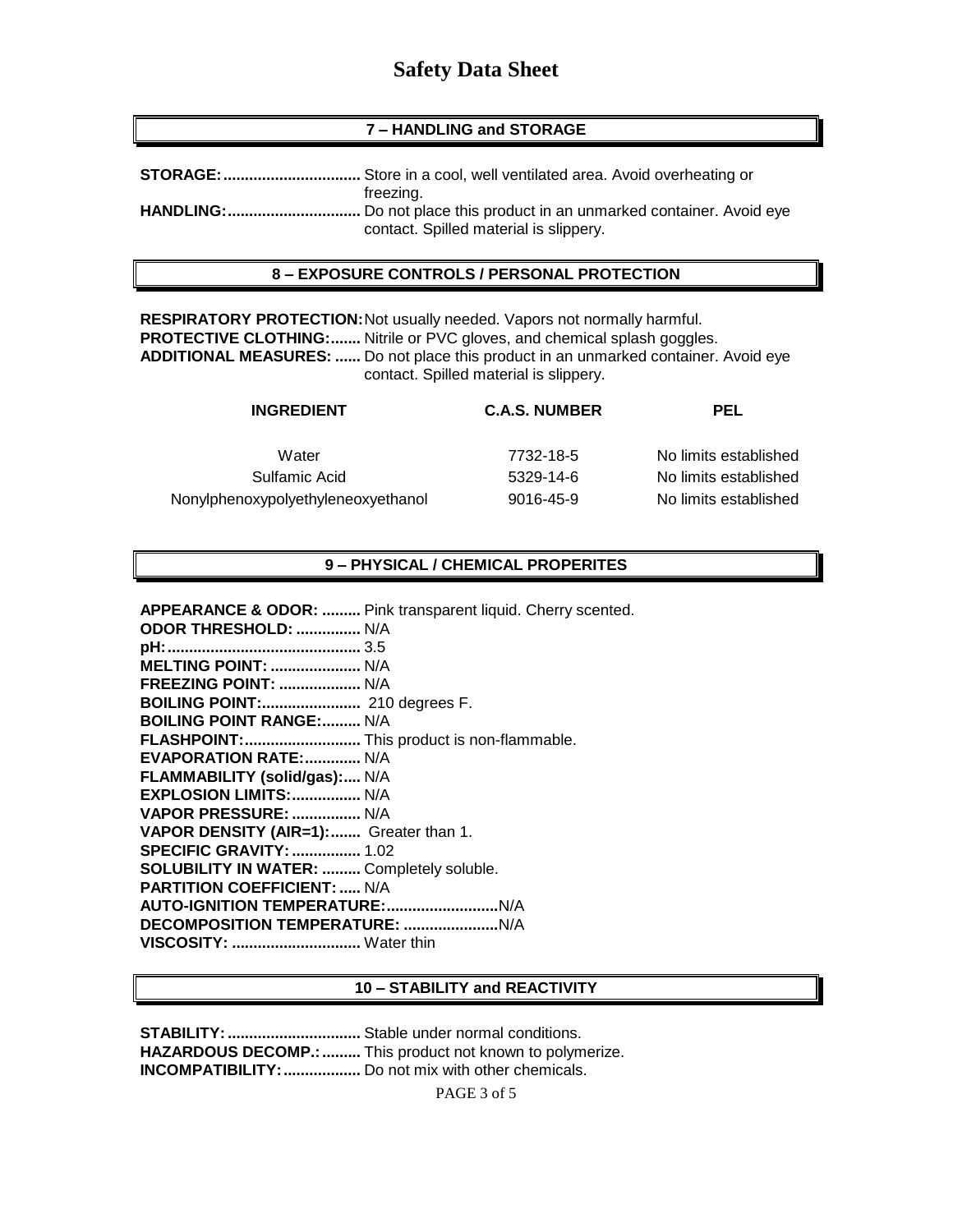## **11 – TOXICOLOGICAL INFORMATION**

**ROUTE(S) OF ENTRY:.............** Ingestion. Not likely to be inhaled in dangerous amounts. **LISTED CARCINOGEN: ...........** None over 0.1%. **MEDICAL CONDITION AGGRAVATED:..................**May aggravate pre-existing dermatitis. **INHALATION:............................** Not likely to be inhaled in hazardous amounts. Maintain adequate ventilation in the work area. **INGESTION:..............................** This material can cause irritation or damage to stomach and esophagus. **EYES:........................................** May cause eye irritation or burns. **SKIN (DERMAL): ......................** This product may cause burns or irritation if not removed from the skin. **ACUTE TOXICITY\* (ORAL):…… .............................**>2000 mg/kg **ACUTE TOXICITY\* (DERMAL):.. .............................**>2000 mg/kg **ACUTE TOXCITY\* (INHALATION):..........................**>20,000 ppm V (Gas), >20 mg/l (Vapor), >5 mg/l (Dust)

**\***Determined using the additivity formula for mixtures (GHS Purple Book, 3.1.3.6)

#### **12 – ECOLOGICAL INFORMATION**

#### **ENVIRONMENTAL FATE AND DISTRIBUTION:** N/A

#### **13 –DISPOSAL CONSIDERATIONS**

**WASTE DISPOSAL: .................** As recommended by local, state and federal authorities.

#### **14 – TRANSPORTATION INFORMATION**

**PROPER SHIPPING NAME:.....** Not D.O.T. regulated. **HAZARD CLASS:...................... UN/NA NUMBER: ..................... PACKAGING GROUP :.............**

#### **15 - REGULATIONS**

Contents of this MSDS comply with the OSHA Hazard Communication Standard 29CFR 1910.1200

#### **16 – OTHER INFORMATION**

**NFPA HEALTH: ........................** 2 **NFPA FLAMMABILITY:............** 0 **NFPA REACTIVITY:..................** 0 **NFPA OTHER: ..........................** Acid